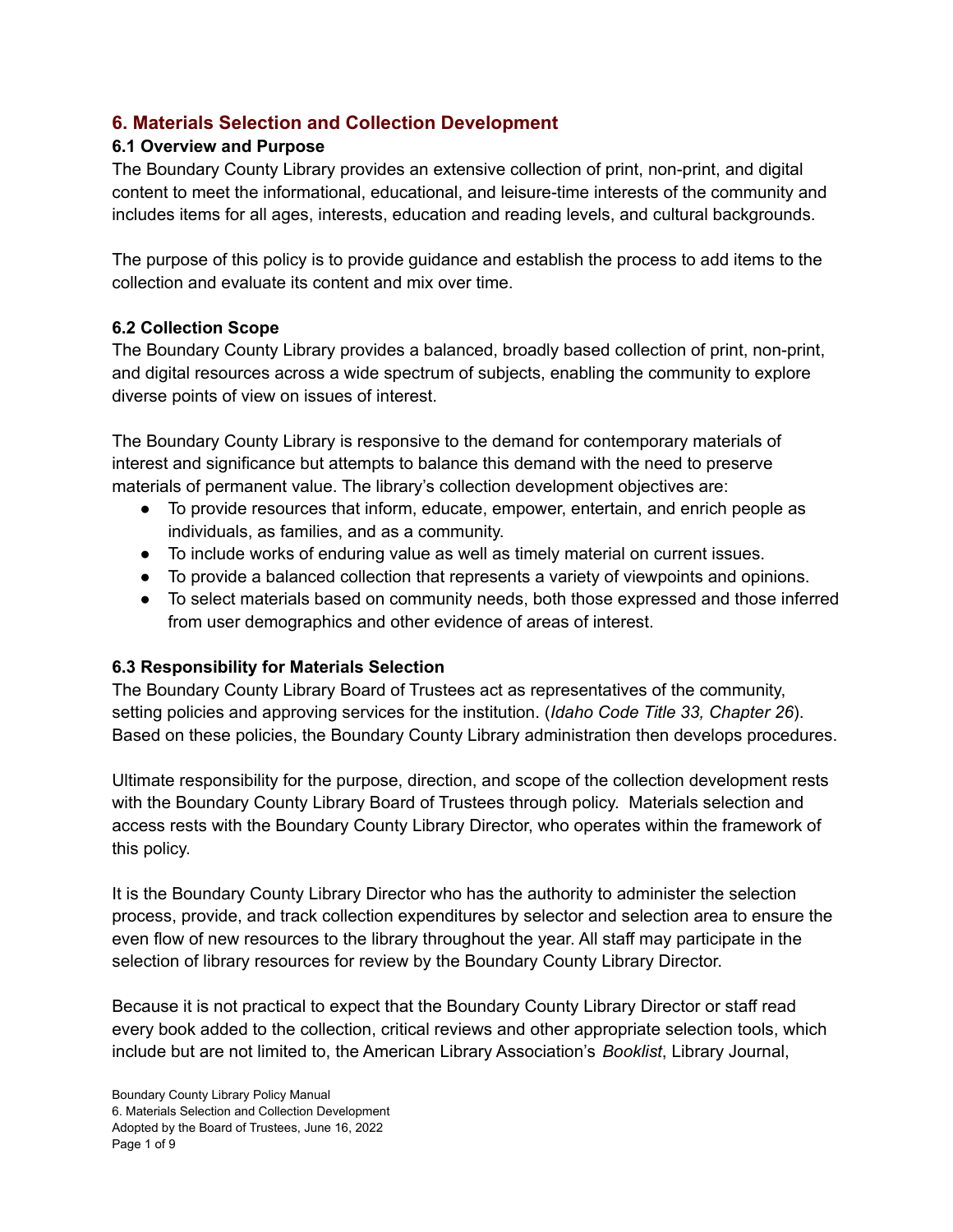Kirkus Reviews, H.W. Willsons Fiction Catalog, Public Library Catalog, Children's Catalog, and various online resources are used in the selection process.

## **6.4 Freedom to Read, View and Listen**

The Boundary County Library Board of Trustees recognizes that given the increasing emphasis on frankness and realism of materials including those that explore social, sexual and ethical issues, some members of the community may consider some materials to be controversial and/or offensive.

Selection of materials will not be affected by any such potential disapproval, and the Boundary County Library will not place materials on "closed shelves" or label items to protect the public from their content.

In the case of controversial issues or views, the Boundary County Library will not advance one perspective without regard for the other(s). Within the constraints of budget and space, the Boundary County Library will provide, to the extent practical, materials that present varied perspectives. Materials that are written in a sensational or inflammatory manner or that do not meet other selection criteria, especially with regard to accuracy of factual content, will typically not be selected.

In support of these principles, the Boundary County Library incorporates as part of this policy the following statements and/or policies of the American Library Association: (1) Library Bill of Rights and all subsequent official interpretations; (2) Freedom to Read; (3) Freedom to View; and (4) Statement on Labeling (see Appendix).

## **6.5 Selection Criteria**

The objective of the Boundary County Library is to provide a full range of library services and to serve as an unbiased source of information and protect the individual's right to full access to that information.

The Boundary County Library acts to fulfill its mission by selecting, acquiring, organizing, preserving, maintaining, and providing access to a collection of materials and electronic resources that reflect the interests and needs of a diverse community.

Relying on the principles of intellectual freedom and equal access for all, the Boundary County Library makes available a diversity of ideas and information to support an informed citizenry and a democratic society. The Boundary County Library upholds the right of the individual to access information, even though the content may be controversial, unorthodox, or unacceptable to others.

Within budget constraints, the Boundary County Library strives to provide a collection in formats suitable to a variety of learning and recreational interests and skills.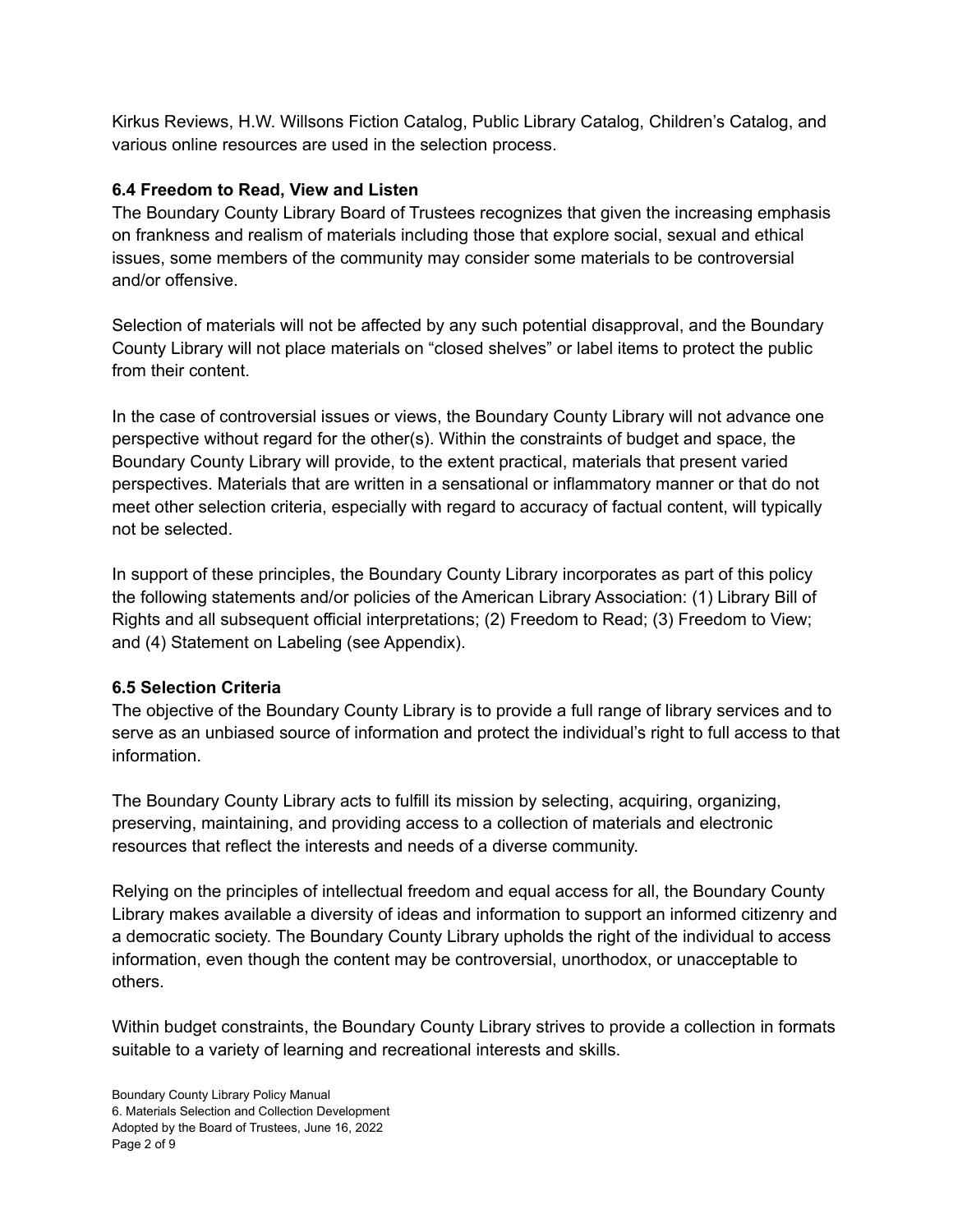Using selection practices that are flexible and responsive to the changing needs of the community, the Boundary County Library builds and maintains collections for the general public while recognizing the needs of special population groups.

The Boundary County Library provides materials to support the information needs and interests of each individual, and does not place a value on one individual's needs or preferences over another's.

Materials for children, young people, and young adults are intended to broaden their vision, support recreational reading, encourage and facilitate reading skills, supplement their educational needs, stimulate and widen their interests, lead to recognition and appreciation of literature and reflect the diversity of the community and our world.

Materials for minors under the age of eighteen (18) that violate Idaho Codes (*18-1513, 18-1514, and 18-1515*) will be excluded from the children's, young people, and young adult collections.

Adult materials which come within the Supreme Court of the United States' definition of obscenity (see below) should be excluded, but no item should be eliminated because of coarse language, violence, or frank discussion of sexual episodes, when such are pertinent to the plot or character delineation.

Supreme Court definition of obscenity: *The average person, applying contemporary community standards, must find that the work, taken as a whole, appeals to prurient interest; the work depicts or describes, in a patently offensive way, sexual conduct or excretory functions specifically defined by applicable state law; and the work, taken as a whole, lacks serious literary, artistic, political, or scientific value.*

## **6.6 The Selection Process**

Materials selection is a discerning and deliberative process, involving general knowledge of the subject and its important literature, familiarity with the Boundary County Library's collection, an awareness of bibliographies on the subject, and understanding of the community's needs and interests.

There is no single standard that can be used to evaluate the numerous and varied types of materials included in the collection. However, there are some general criteria that selectors use to evaluate regardless of format, including:

- The authority, reputation or significance of the author and/or publisher of the work
- Content of the work including objectivity, accuracy and timeliness of the information
- Social significance
- Suitability of the subject format and style for the intended audience
- Clarity, readability and manner of presentation
- Overall value to the collection
- Suitability for library use

Boundary County Library Policy Manual 6. Materials Selection and Collection Development Adopted by the Board of Trustees, June 16, 2022 Page 3 of 9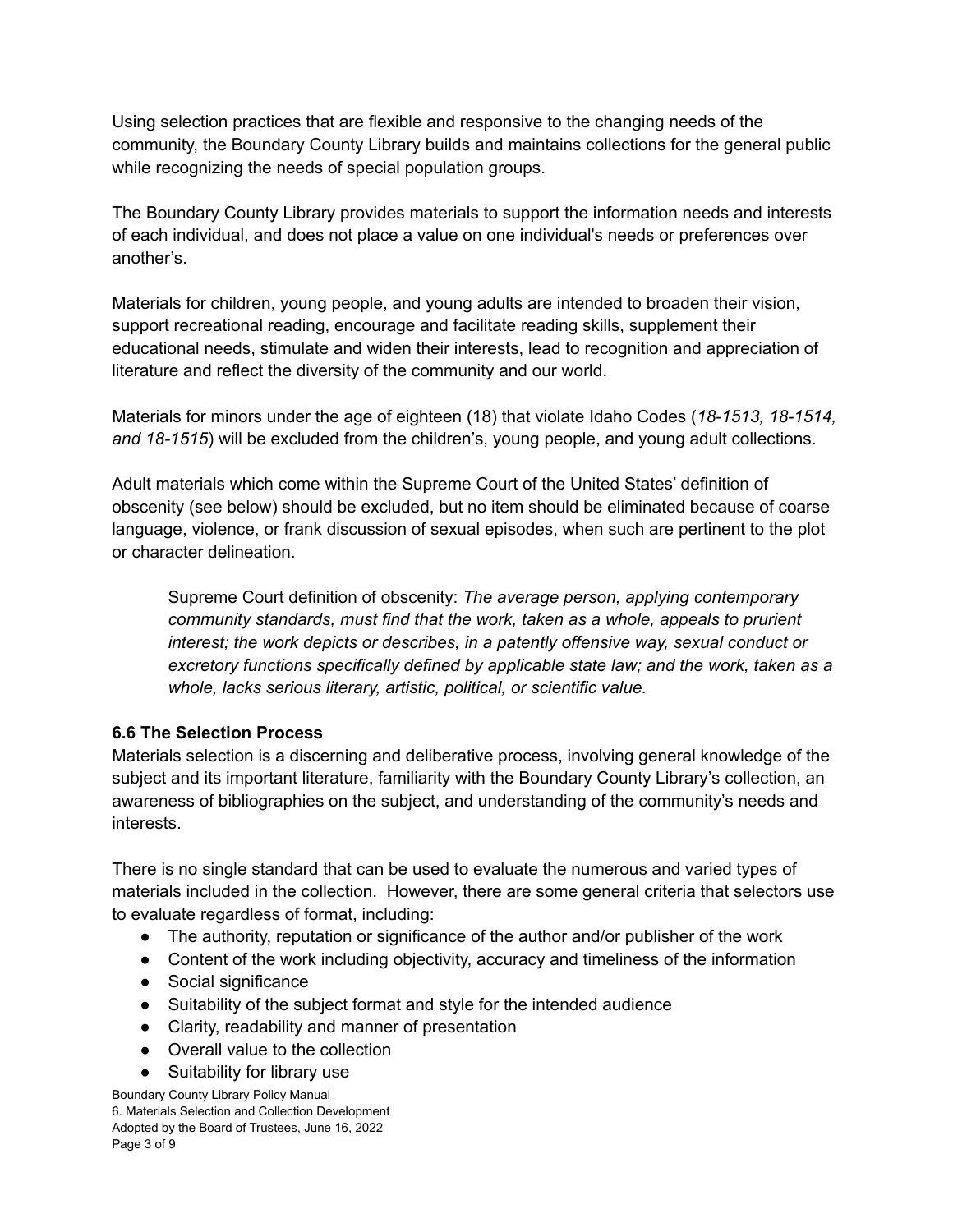- Evaluation by critics and reviewers
- Public demand for the title
- Scarcity of resources on a particular subject, the importance of the subject to the overall collection, and availability elsewhere
- Potential local use
- Cost
- Local emphasis or local authorship
- Compliance with current U.S. Copyright Law tools provided to make decisions about selection, including but not limited to professional and trade journals, reviews from other reputable sources, subject bibliographies, publishers' promotional materials, online title databases, and current media reviews and promotions.

In addition, data about the collection is used to make determinations about the need and demand for materials in specific subject areas as well as the number of individual titles and formats that will be purchased for a balanced collection.

### **6.7 Materials and Resources**

The Boundary County Library purchases materials for adults, children, young people, and young adults. Based on the selection criteria outlined in the Collection Development Policy, the Boundary County Library collects and maintains a wide variety of materials to meet the needs of the community as a whole. These materials vary by format, use, and intended audience.

The Boundary County Library collection provides a broad range of materials to stimulate interest and satisfy curiosity across the spectrum of age, interests, and ability. A variety of viewpoints and treatments are sought. The collection supplements but is not intended to support any specific educational curriculum.

The Boundary County Library does not purchase any school curriculum.

Material is selected from respected review sources on the basis of excellence among various factors, including text, illustrations, information content, format, and interest to and suitability for the targeted age group. While physical format is not a barrier to inclusion in the collection, some formats are avoided for practical reasons. These include pop-up and mechanical books, spiral bound volumes and books, or periodicals designed to be written in, cut apart, or otherwise altered by the reader.

Books in series are evaluated in terms of their own merit as individual titles and may be acquired without the inclusion of other titles in the same series. Popular paperback series are included as demand and quality warrant.

Titles that promote a product and are used primarily as promotional or advertising vehicles are generally not purchased.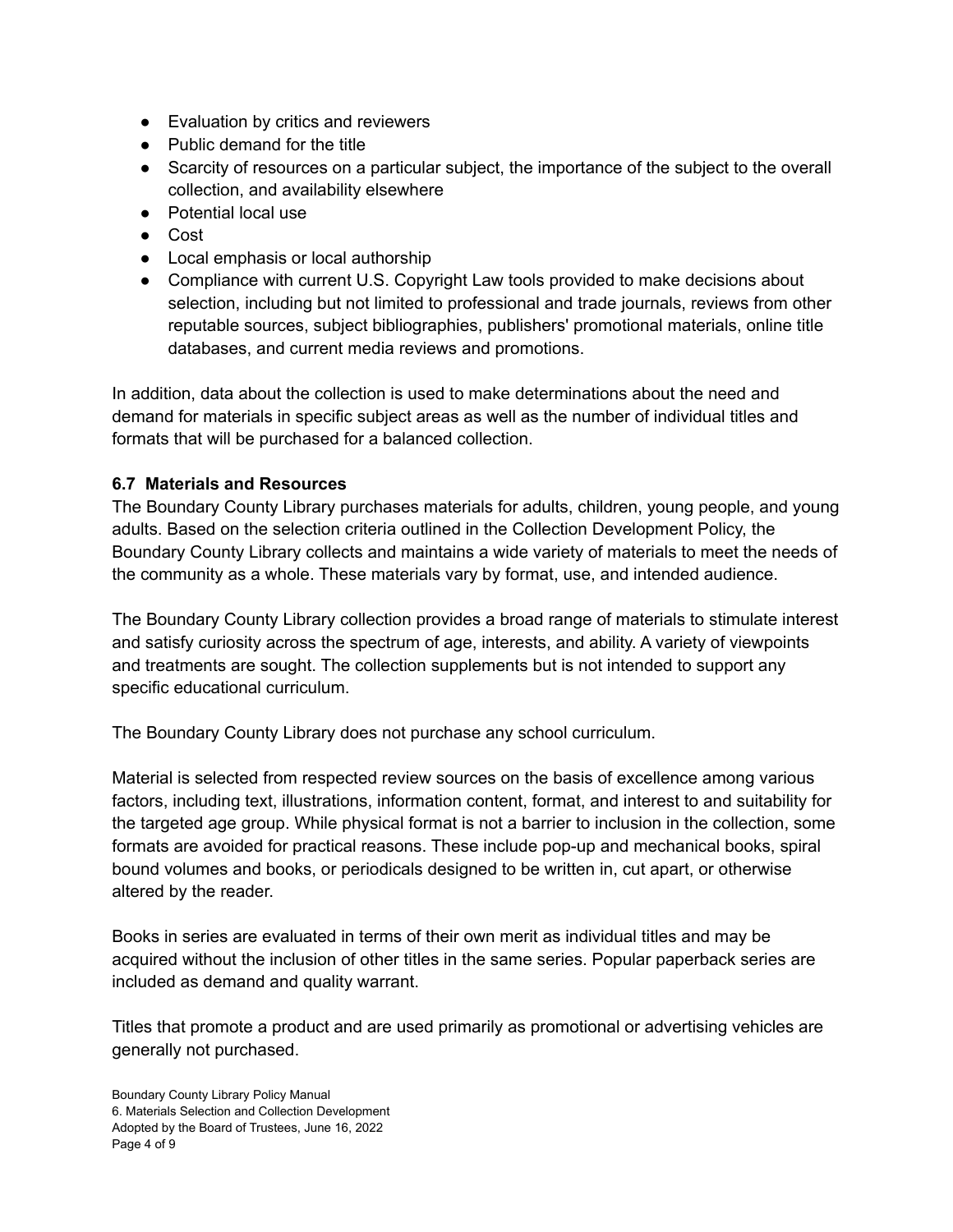The selection criteria for the children's, young people, and young adult collection are consistent with those for adult materials.

#### **New Formats**

New formats will be added to the Boundary County Library's collection when industry reports and public library practice and evidence of community interest warrant material published in such a way. The Boundary County Library will keep abreast of new formats and, when possible, will acquire and make new ways of delivering content readily available to the community.

### **Fiction**

Works of fiction are the major component of the Boundary County Library's collection. Fiction is purchased on the basis of positive reviews, anticipated demand, or cardholder request. The collection includes novels of the past and present, notable for literary merit, cultural value and popularity. Multiple copies in multiple formats may be purchased to meet demand.

### **Nonfiction**

The Boundary County Library purchases nonfiction on a wide variety of subjects and eras and to provide in-depth information on a topic. Nonfiction is purchased on the basis of reviews, anticipated demand, and/or cardholder request.

#### **Large Print Collection**

A large print book collection is maintained to meet the leisure reading needs for anyone who has difficulty reading conventional type size. This collection is chiefly composed of classic and contemporary fiction, emphasizing bestsellers and mysteries.

Some high-interest nonfiction, such as biographies and health-related materials, may be included.

### **Reference Collection**

The Boundary County Library maintains a print and digital collection of non-circulating reference materials to meet the informational needs of the community. Reference materials are characterized by their ability to provide information and to summarize, condense or provide a comprehensive overview of a topic.

Selection criteria of particular importance for reference sources are: accuracy, currency, arrangement, ease-of-use, uniqueness of information, authority, documentation, and indexing or access.

The Boundary County Library also selects and makes available a small collection of genealogical reference materials to aid in tracing family relationships.

### **Electronic Databases**

Boundary County Library Policy Manual 6. Materials Selection and Collection Development Adopted by the Board of Trustees, June 16, 2022 Page 5 of 9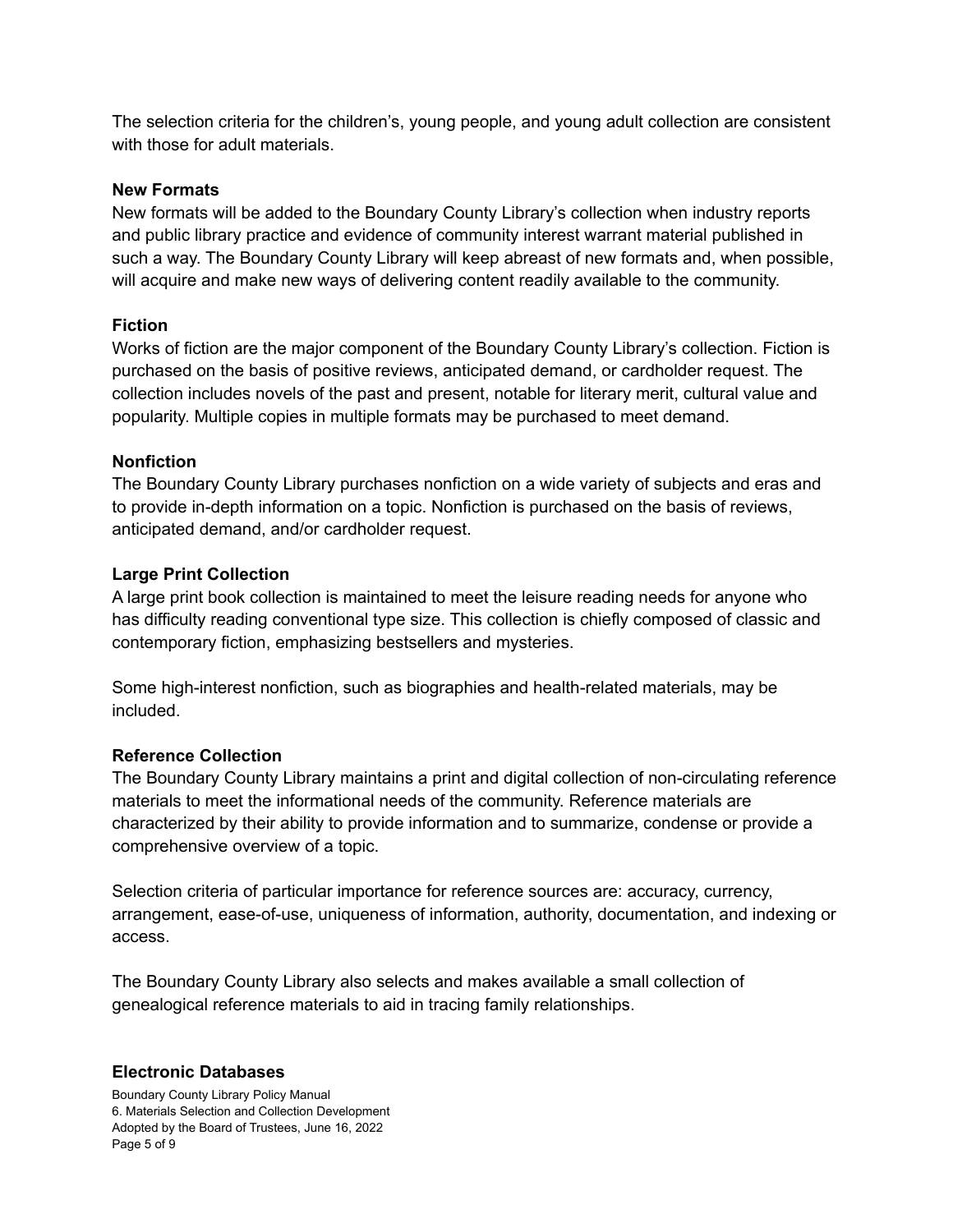The Boundary County Library subscribes to databases that supplement and expand the reference, periodical, and circulating collections. Electronic subscriptions are selected and evaluated yearly based on the same content policies of the rest of the collections, paying special attention to usage, accessibility, ease of use, and cost.

### **Historical Materials**

The Boundary County Library collects and makes available to the public for research a small collection of resources pertaining to Boundary County, North Idaho, and regional history. The collection serves as an entry point for those interested in learning more about the history and development of the area. It also preserves materials of local interest including works by local authors, works dealing with local subjects, and locally published works.

### **Rare and Expensive Books**

The Boundary County Library does not maintain a rare book collection. The library does not add rare or unusual books requiring special handling to the collection.

If it comes to staff attention that a book that is already owned has become rare or expensive, decisions will be made on a case-by-case basis as to whether to retain the item or transfer it to an appropriate archive.

If a specific item under consideration is costly, the selector will give careful consideration to other materials on the subject in the collection, how this item compares, and the importance of the title to the development of the collection. If the costly item is purchased, it will be added to the collection and treated like any other item.

## **Local, State and Federal Documents**

The Boundary County Library collects some local documents pertaining to Boundary County and makes them available to the community; however, the library does not maintain a local, state or federal document depository. An increasing number of government documents are available on the internet or may be consulted in person at a coinciding agency.

## **Spanish Materials**

A small collection of Spanish-language materials is maintained to address the informational and leisure reading needs of Boundary County's Spanish-speaking residents. The selection criteria are consistent with that used for the selection of all library materials.

## **Media Collection**

The Boundary County Library purchases a variety of media including movies, audiobooks, and software. The collection does not include materials produced specifically for classroom use. The selection criteria for adult, children's, young people and young adult media are the same as those applied to print material. Special consideration is given to the purchase of items that have received awards or other special recognition by organizations, institutes, or associations.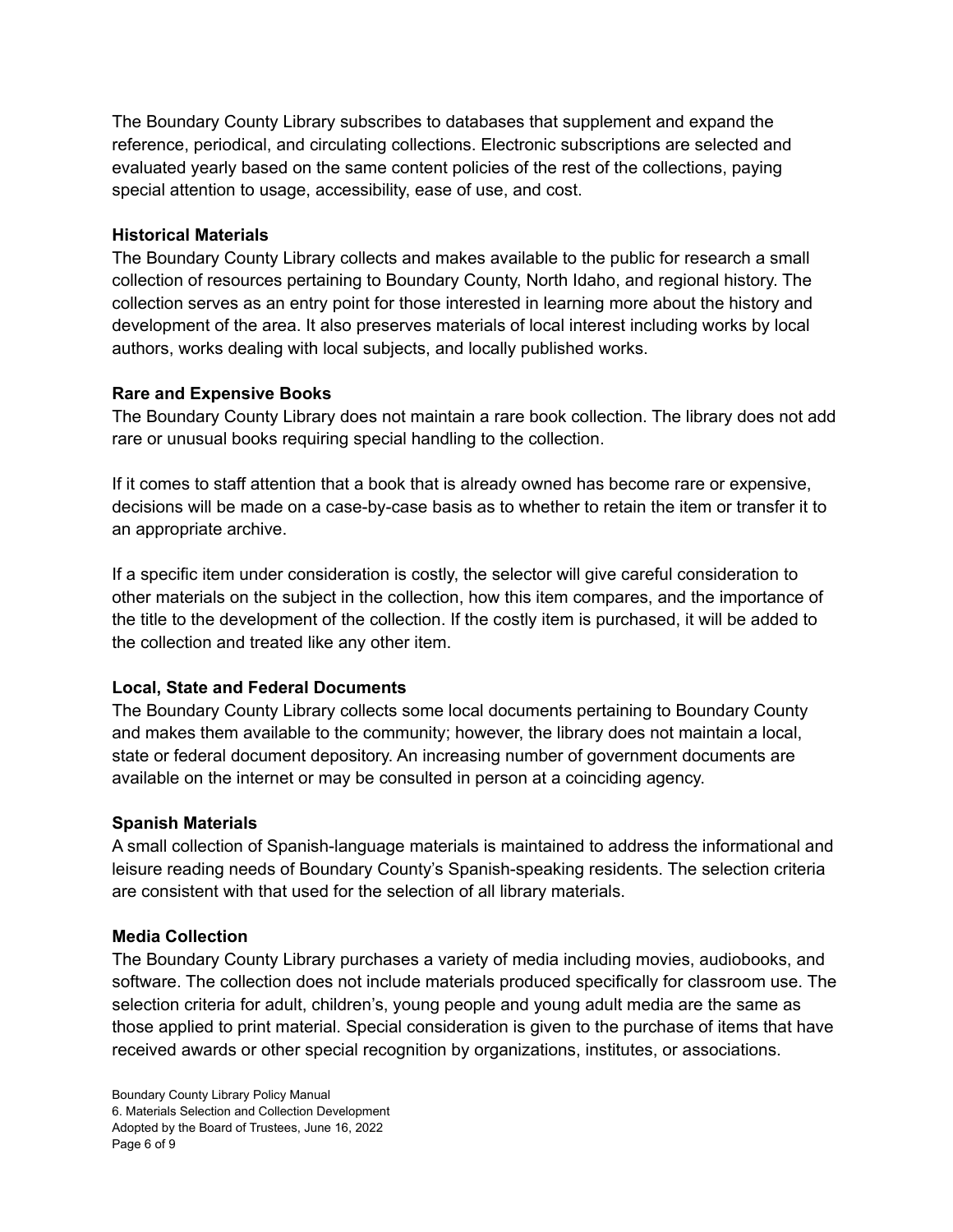### **Visual Materials**

The Boundary County Library purchases series, feature films, educational, and documentary films.

Visual materials are evaluated as a whole and not on the basis of particular scenes or segments. In some instances, materials may be judged primarily on artistic merit, scholarship, historic record or importance in meeting the informational needs of the community.

Items are considered for purchase in response to demand for a specific title or topic.

Titles in the collection are selected in part on their merit and are neither purchased nor excluded because of their MPAA rating. Any rating information included on the packaging is left as is.

Titles are not acquired with public performance rights.

## **Audiobooks / Ebooks**

The adult collection features popular fiction and nonfiction as well as literary classics, language instruction, business, poetry, plays, lectures, speeches and materials that promote and facilitate lifelong learning.

The children's, young people, and young adult collection includes but is not limited to adaptations of children's literature, folk and fairy tales, poetry, ethnic literature and nonfiction with an emphasis on out-of-school programming.

The Boundary County Library purchases both abridged and unabridged audiobooks in CD, eAudiobook, and other electronic formats.

## **6.8 Reconsideration of Boundary County Library Materials**

Groups or individuals may find Boundary County Library materials that do not support their opinions, beliefs, or views. Staff is available to discuss concerns and identify alternate materials that may be available. If a concern is not satisfied through discussion with staff, a formal, written request for reconsideration of materials may be submitted to the Boundary County Library Director by filling out a *Boundary County Library Material Reconsideration* form.

The Boundary County Library is not a judicial body. Laws governing obscenity, subversive materials and other questionable matters are subject to interpretation by the courts. Therefore, no challenged material will be removed solely for the complaint of obscenity or any other category covered by law until a court of competent jurisdiction has ruled to exclude the material.

*Boundary County Library Material Reconsideration* forms are available at the Circulation Desk. This procedure will be followed:

1. Patron fills out and signs the *Boundary County Library Material Reconsideration* form and gives or sends it to the Boundary County Library Director for evaluation.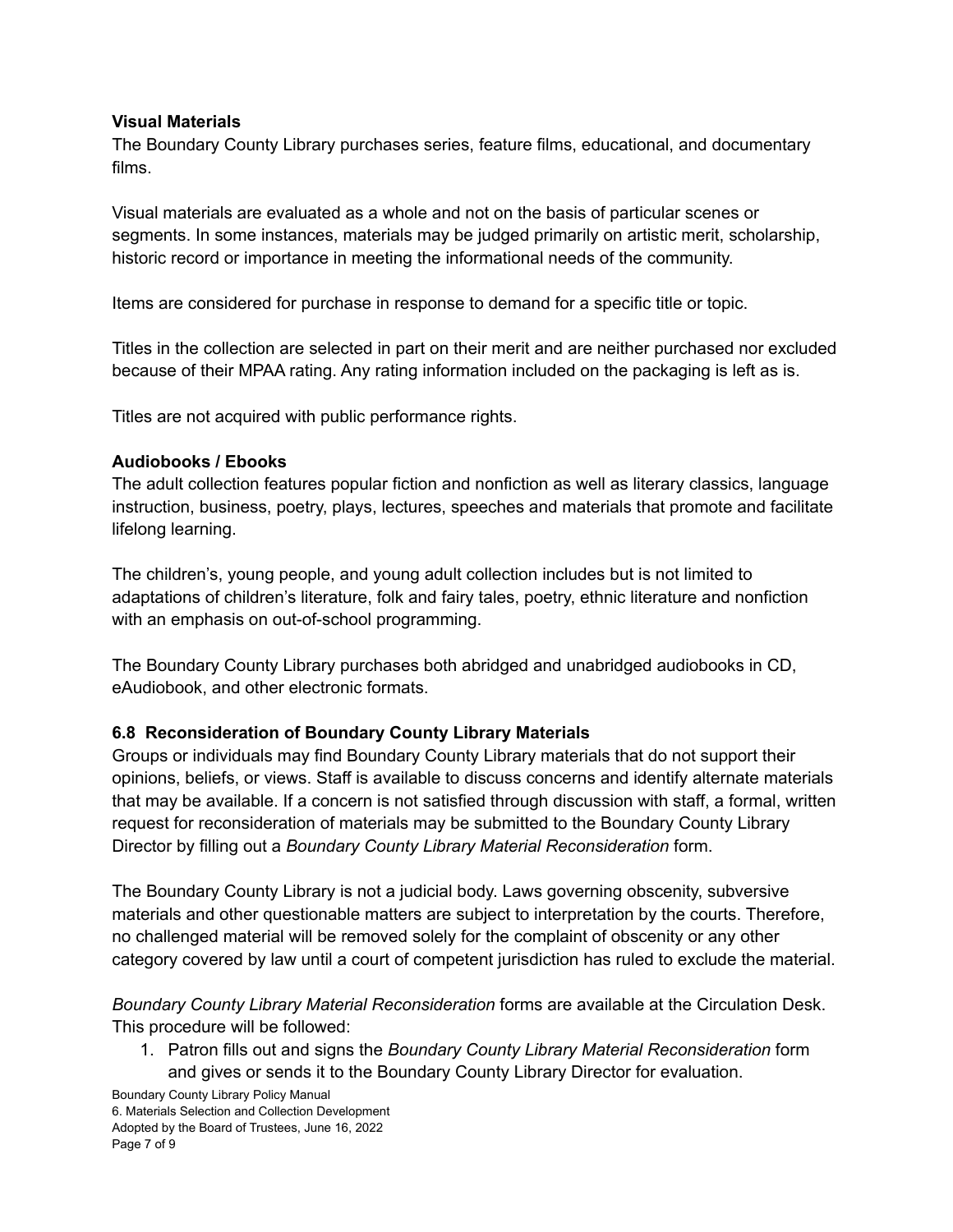- 2. The Boundary County Library Director will review the material and respond in writing to the patron within seven (7) calendar days.
- 3. If further action is required, a Material Review Committee (which will include professional library staff, a library board member and a community member) will review the materials and consider each request in terms of the criteria outlined in the Materials Selection and Collection Development Policy (view above), the principles of the ALA Library Bill of Rights (see Appendix), the challenged materials interpretation of the Library Bill of Rights, the Boundary County Library Policy Manual, reviews of the material by reputable critics, and community needs and standards, as well as the objections of the complainant. The Material Review Committee will issue its decision to the patron.
- 4. The Material Review Committee's decision may be appealed to the Boundary County Library Board of Trustees, who will consider all documentation collected from the material review and action to make a final decision.

The copy or copies of the challenged materials will remain available to the public until disposition is determined.

## **6.9 Community Input**

The Boundary County Library staff welcomes and encourages input from the community concerning the collection. The Boundary County Library Director welcomes suggestions for purchase to shape collections that serve the interests and needs of the community.

Suggestions for purchase are subject to the same selection criteria as other materials and are not automatically added to the collection.

Cardholders may make suggestions for purchase using the *Materials Request* form available at the Circulation Desk.

## **6.10 Gifts**

Gifts of books and other Boundary County Library materials in good condition are gratefully accepted with the understanding that they will not necessarily be added to the collection. The same selection criteria used for the purchase of materials are applied to gifts.

The Boundary County Library assumes ownership of all donated materials and reserves the right to sell or otherwise dispose of gift materials not added to the collection.

The Boundary County Library reserves the right to refuse conditional donations.

Receipts are limited to acknowledgement of the quantity and format of materials donated. Assignment of value for income tax or other purposes is the responsibility of the donor. The Boundary County Library will not appraise gifts or endorse appraisals obtained by donors.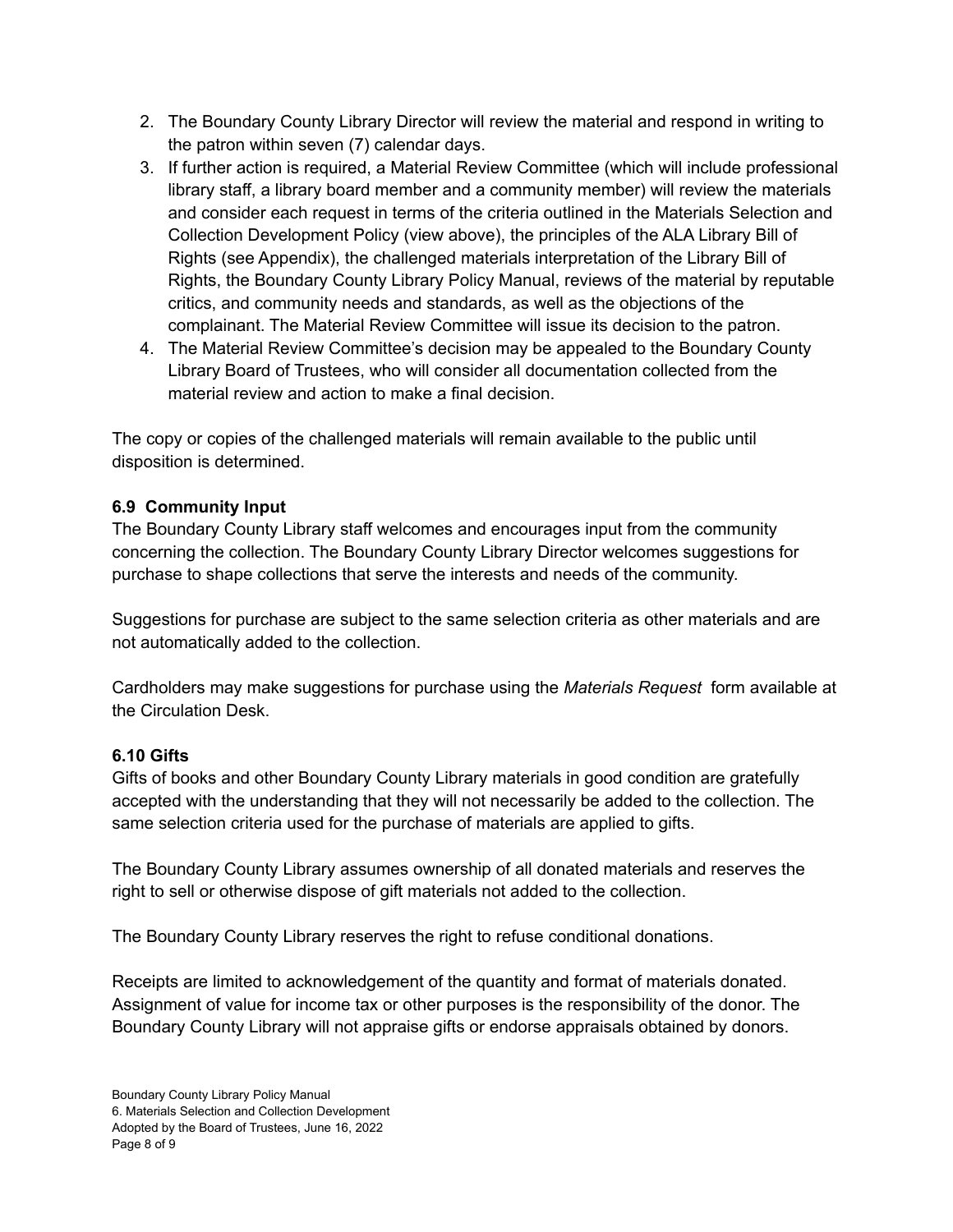Monetary gifts may be designated as memorials or given in honor of individuals or special occasions. Subject or title preferences of donors will be honored insofar as possible, but the Boundary County Library reserves the right of final selection. An appropriate acknowledgement will be placed on items acquired with gift funds.

No guarantee is made that gift materials selected for inclusion in the collection or materials acquired with gift funds will be kept permanently or will continue to be replaced indefinitely, if worn, damaged or lost.

# **6.11 Collection Maintenance**

To maintain an up-to-date and useful collection, ongoing evaluation and judicious weeding of the collection is necessary. Materials are withdrawn if they have little or no use or have been superseded by a more recent edition or better work on the same subject.

Replacement decisions about material withdrawn because of loss or physical damage will be based upon:

- The number of copies of the title already owned and continued demand.
- Continued value of the title and significance as identified in standard bibliographies.
- Local relevance of the title, author, illustrator or producer.
- Uniqueness to the collection.
- Alternative coverage of the subject or genre in the collection.
- Availability of newer or better materials on the subject.
- Number of copies owned. Information used to make decisions about removing a title from the collection includes:
	- Review of statistical information such as circulation reports, collection turnover rates and electronic resource use statistics.
	- Visual inspection of materials to determine poor condition.
	- Boundary County Library holdings compared to standard bibliographies and recommended purchase lists.

## **6.12 Inventory**

Materials inventory will be conducted in even-numbered years (i.e. 2022, 2024, etc) unless it is otherwise deemed necessary by the Boundary County Library Director or requested for insurance purposes.

Weeding is carried out in an ongoing manner. Materials that have not circulated within a 5 year period or circulate sporadically and are not evaluated to be central to the core collection, will be removed from the collection.

### **6.13 Annual Review**

Boundary County Library Policy Manual 6. Materials Selection and Collection Development Adopted by the Board of Trustees, June 16, 2022 Page 9 of 9